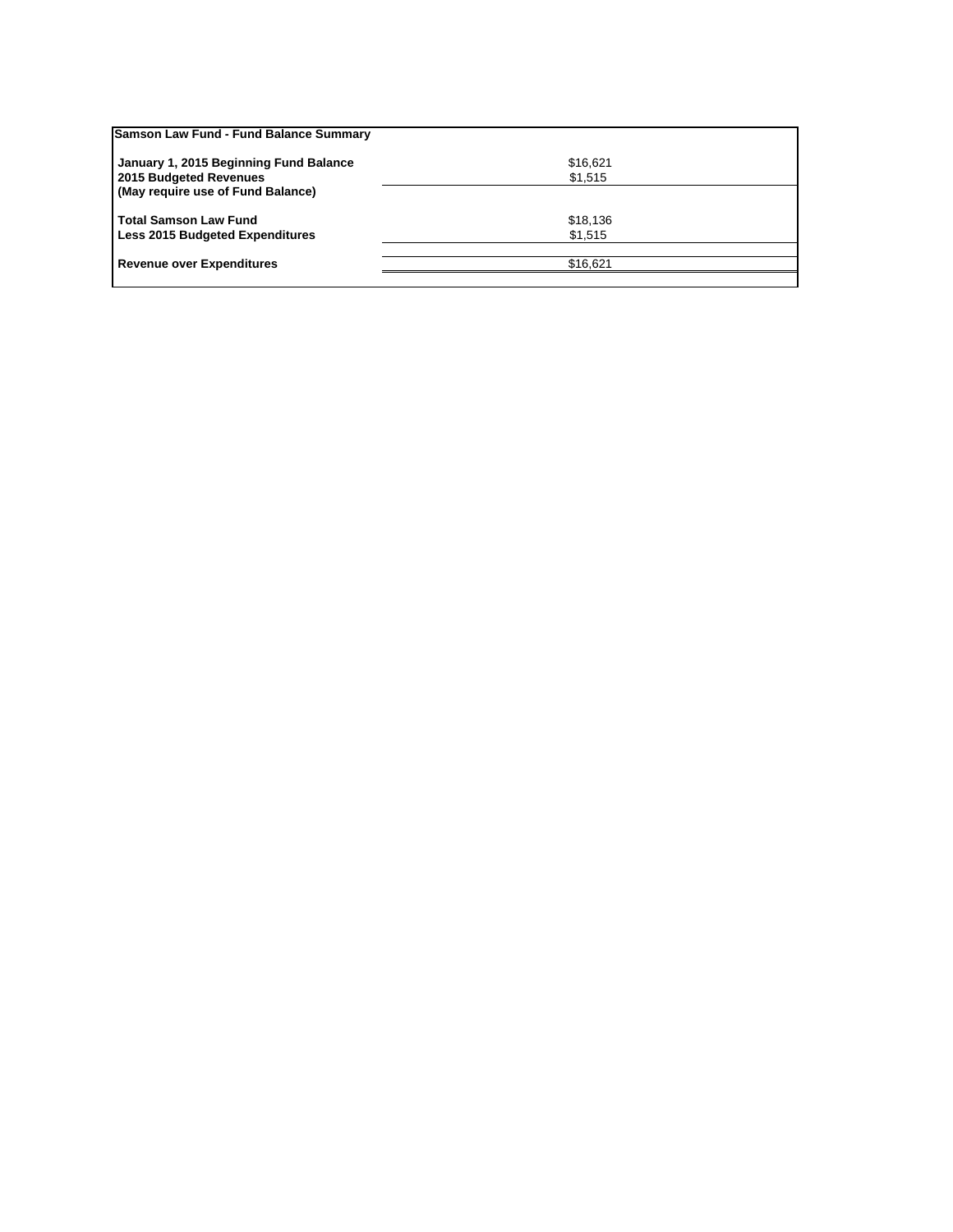## 1-21-2015 01:19 PM

## OURAY COUNTY REVENUE • EXPENSE REPORT - UNAUDITED AS OF: JANUARY 1ST, 2015

## 79D-SAMSON LAW FUND

FINANCIAL SUMMARY

|                      | <b>CURRENT</b><br><b>BUDGET</b> | <b>CURRENT</b><br>PERIOD | YEAR TO DATE<br><b>ACTUAL</b> | <b>BUDGET</b><br><b>BALANCE</b> | <b>&amp; OF</b><br><b>BUDGET</b> |
|----------------------|---------------------------------|--------------------------|-------------------------------|---------------------------------|----------------------------------|
| REVENUE SUMMARY      |                                 |                          |                               |                                 |                                  |
| OTHER ADMINISTRATION | 1,515.00                        | 0.00                     | 0.00                          | 1,515.00                        | 0.00                             |
| TOTAL REVENUES       | 1,515.00                        | 0.00                     | 0.00                          | 1,515.00                        | 0.00<br>---------                |
| EXPENDITURE SUMMARY  |                                 |                          |                               |                                 |                                  |
| OTHER ADMINISTRATION | 1,515.00                        | 0.00                     | 0.00                          | 1,515.00                        | 0.00                             |
| TOTAL EXPENDITURES   | 1,515.00                        | 0.00                     | 0.00                          | 1,515.00                        | 0.00<br>39 88 88 88              |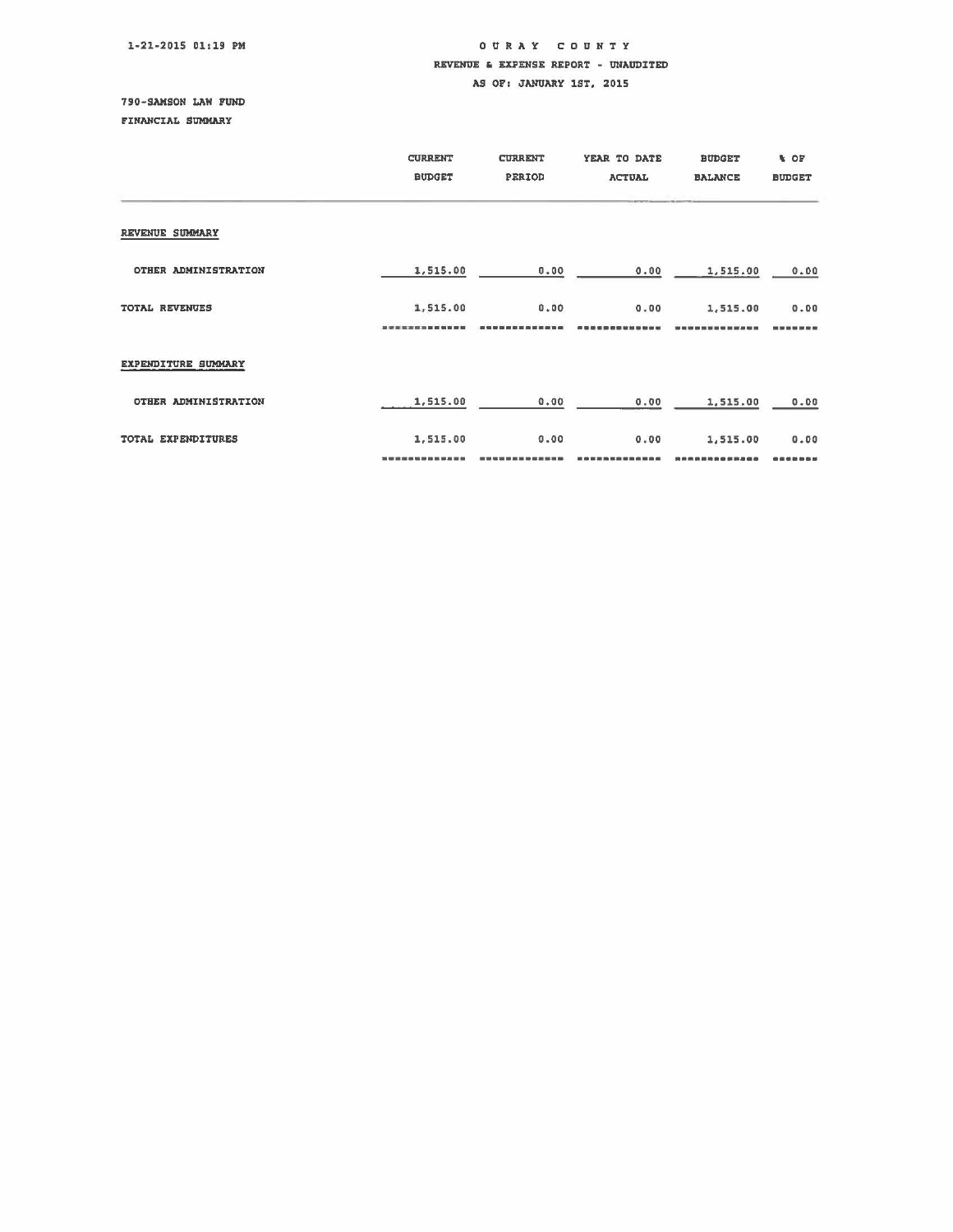$1-21-2015$  04:03 PM

o U • A Y CO U N T Y BDUOET REPORT

 $PAGE: 1$ 

AS OF: JANUARY 1ST, 2015

790-SAMSON LAW FUND

| <b>REVENUES</b>                |               |               |               |               |
|--------------------------------|---------------|---------------|---------------|---------------|
|                                | 2013          | 2014          | 2014          | 2015          |
|                                | <b>ACTUAL</b> | <b>BUDGET</b> | <b>ACTUAL</b> | <b>BUDGET</b> |
| OTHER ADMINISTRATION           |               |               |               |               |
| <b>FEES</b>                    |               |               |               |               |
| 000-6968 SAMSON COURT FEES     | 1,343.12      | 1,450.00      | 250.00        | 1,515.00      |
| TOTAL FEES                     | 1,343.12      | 1,450.00      | 250.00        | 1,515.00      |
| OTHER SOURCES/USES             |               |               |               |               |
| 000-6991 FUND BALANCE TRANSFER | 0.00          | 575.00        | 218.76        | 0.00          |
| TOTAL OTHER SOURCES/USES       | 0.00          | 575.00        | 218.76        | 0.00          |
| TOTAL OTHER ADMINISTRATION     |               |               | 468.76        | 1,515.00      |
|                                | 1,343.12      | 2,025.00      |               |               |
|                                |               |               |               |               |